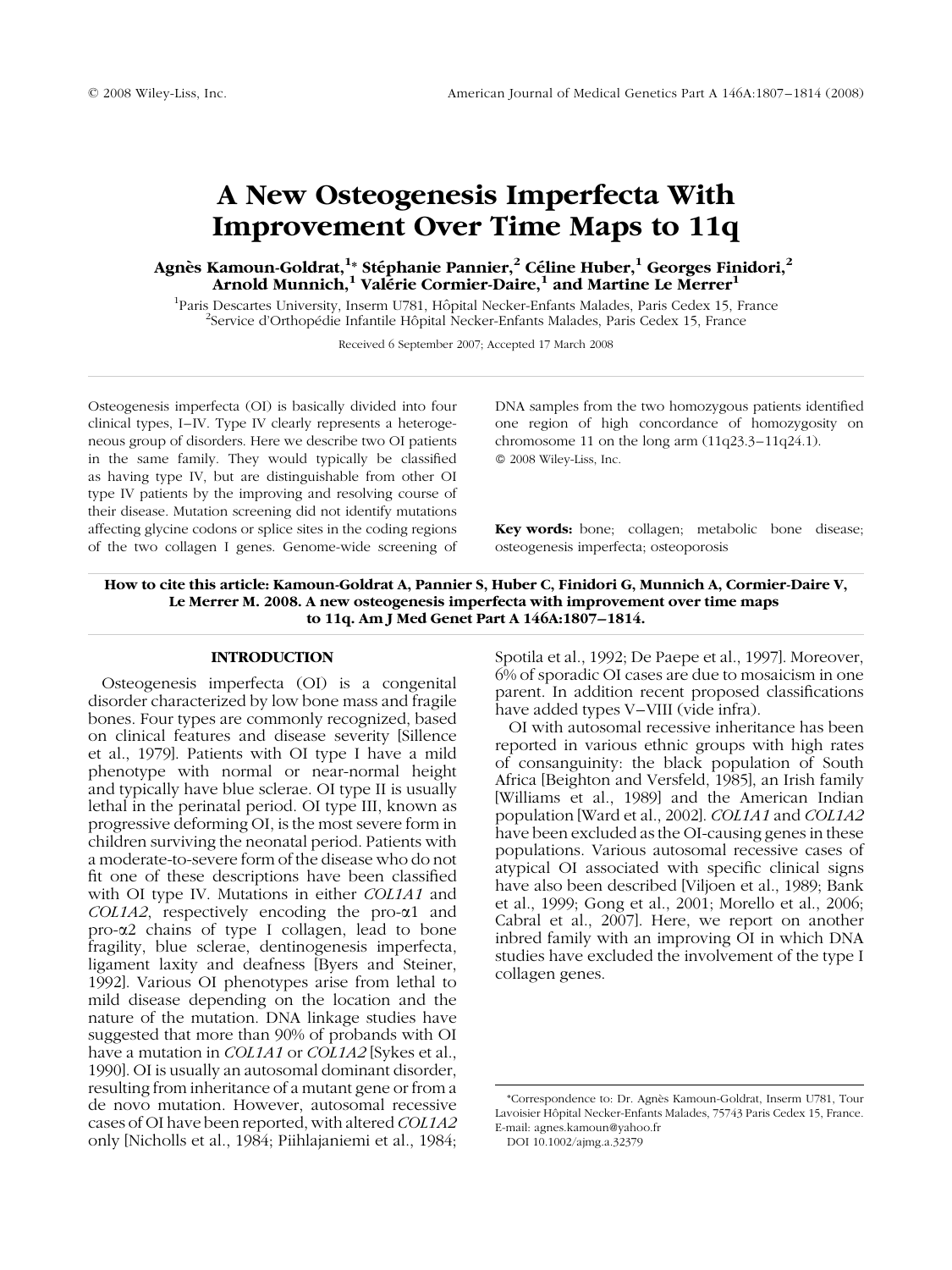# CLINICAL REPORTS

The propositus was born at term after a normal pregnancy (birth weight  $(BW) = 3,230$  g, birth length  $(BL) = 49$  cm, occipito-frontal head circumference  $(OFC) = 34$  cm). OI was suspected at birth because of metaphyseal fractures in the tibias, the femora, the radius and the ribs. Radiographs at birth showed wide sutures with wormian bones (Fig. 1A), enlarged and rounded metaphyses with fractures and mild bowing of the tibias (Fig. 1B). Vertebrae seemed to be normal, with cupped anterior rib ends and fragmentation (Fig. 1C). The distal end of the radius was fractured when the boy was two months old (Fig. 1D). He suffered pain at four months of age; spinal radiographs showed flattened biconcave vertebral bodies and severe osteoporosis (Fig. 2A). The long bones were wide, large and short with external periosteal thickening and enlarged, sclerotic metaphyses (Fig. 2B). Poor mineralization of the long bones with enlarged metaphyses, but thinner diaphyses were observed at 3 years of age: the tibia and the femora were bowed, the fibula was very slender and a coxa vara had improved (Fig. 3). He had a limited extension of the hips and the knees and could not walk until the age of three. No treatment (bisphosphonates or surgical treatment) was administered. At this age, his height was 81 cm  $(-3$  SD). Along with modifications of his vertebral bodies, no other fracture of the long bones occurred.

Now 7 years old, no other fractures have occurred and the child had a normal life, with no bone deformation and no restriction of physical activities. The radiographs showed improvement of the eversion of the femoral neck; the vertebral bodies are quite normal in height but still osteopenia (Fig. 4). He has blue sclerae, but no dentinogenesis imperfecta. Calcium and phosphorus metabolism was investigated at birth and 1 and 2 years later. Serum calcium, inorganic phosphorus, creatinine, and alkaline phosphatase levels were measured by classic colorimetric methods and were normal. Serum parathyroid hormone (Bio-Intact PTH 1-84 Nichols Advantage), hydroxyvitamin D (25-OH D), 1, 25-dihydroxyvitamin D (Liaison 25-OH vitamin D Diasorin), and osteocalcin (N-MID osteocalcin, Modular Analytics, Roche) levels were also normal, as determined by radioimmunoassays.

The second patient, the 44-year-old father of the propositus, had multiple fractures during his first years of life, difficulty acquiring walking skills and a long stay in the hospital. These clinical features gradually disappeared (no radiographs from this period are available). However, he had blue sclerae and dentinogenesis imperfect and was short in stature (160 cm). He did not develop deafness. Radiographs showed mild osteopenia, deformities of

the right femora secondary to childhood fractures and a short right femoral neck.

The 38-year-old mother of the propositus had normal height (159 cm). She had no fractures, dental defect or deafness. Radiographs of her long bones and her skull were normal (no wormian bones were present). The propositus has two healthy brothers without any clinical abnormalities, without wormian bones and with normal vertebral radiographs. The family originated from Algeria and has three consanguinity loops (Fig. 5).

The propositus and his father are considered to be affected by the same form of OI with an improving course: severe modification of the long bones with complete improvement during growth. The consanguinity prompted us to consider an autosomal recessive inheritance. Thus, we hypothesized that the propositus and his father are homozygous for a genetic defect and the propositus' mother is heterozygous for this defect.

## MATERIALS AND METHODS

Genomic DNA was extracted from peripheral blood leukocytes by standard methods. Fibroblasts were derived by outgrowth culture from skin biopsy obtained from the proband. Total RNA from these fibroblasts was extracted with the RNeasy Midi Kit (Qiagen, Valencia, CA). COL1A1 and COL1A2 cDNAs were synthesized by priming with random hexamers in the presence of MutV reverse transcriptase according to the manufacturer's protocol (GenAmp RNA PCR Core Kit, Roche GmbH, Mannheim, Germany). Amplification cycles consisted of an initial denaturation at  $94^{\circ}$ C for 5 min, followed by 30 cycles ( $94^{\circ}$  for 30 sec, temperature of annealing for  $30 \text{ sec}$ ,  $72^{\circ}$  for  $30 \text{ sec}$ ) and a final extension step at  $72^{\circ}$ C for 7 min.

Denaturing high performance liquid chromatography (DHPLC) was used to search for COL1A1 and COL1A2 mutations. PCR fragments with abnormal DHPLC profiles were sequenced with the Big Dye Terminator Cycle Sequencing kit V2 (AB1 Prism, Applied Biosystems, Foster City, CA) on a 3100 automated sequencer.

CRTAP sequencing was performed using genomicDNA on a 3100 automated sequencer according to the same protocol.

Microsatellite analyses were carried out as described previously [Belin et al., 1998] and primers for chromosome regions 7q22.1 and 17q21.3-q22.1 were chosen from the Genethon map [Dib et al., 1996]. Linkage to the disease loci in the family was tested with microsatellites at flanking loci D17S806, D17S1827, D17S1795, D17S943 (COL1A1), and D7S2410, D7S657, D7S479 (COL1A2), and D1S2861, D1S2713, D1S2797 (LEPRE1).

Northern blot analysis of RNA from the two patients was carried out.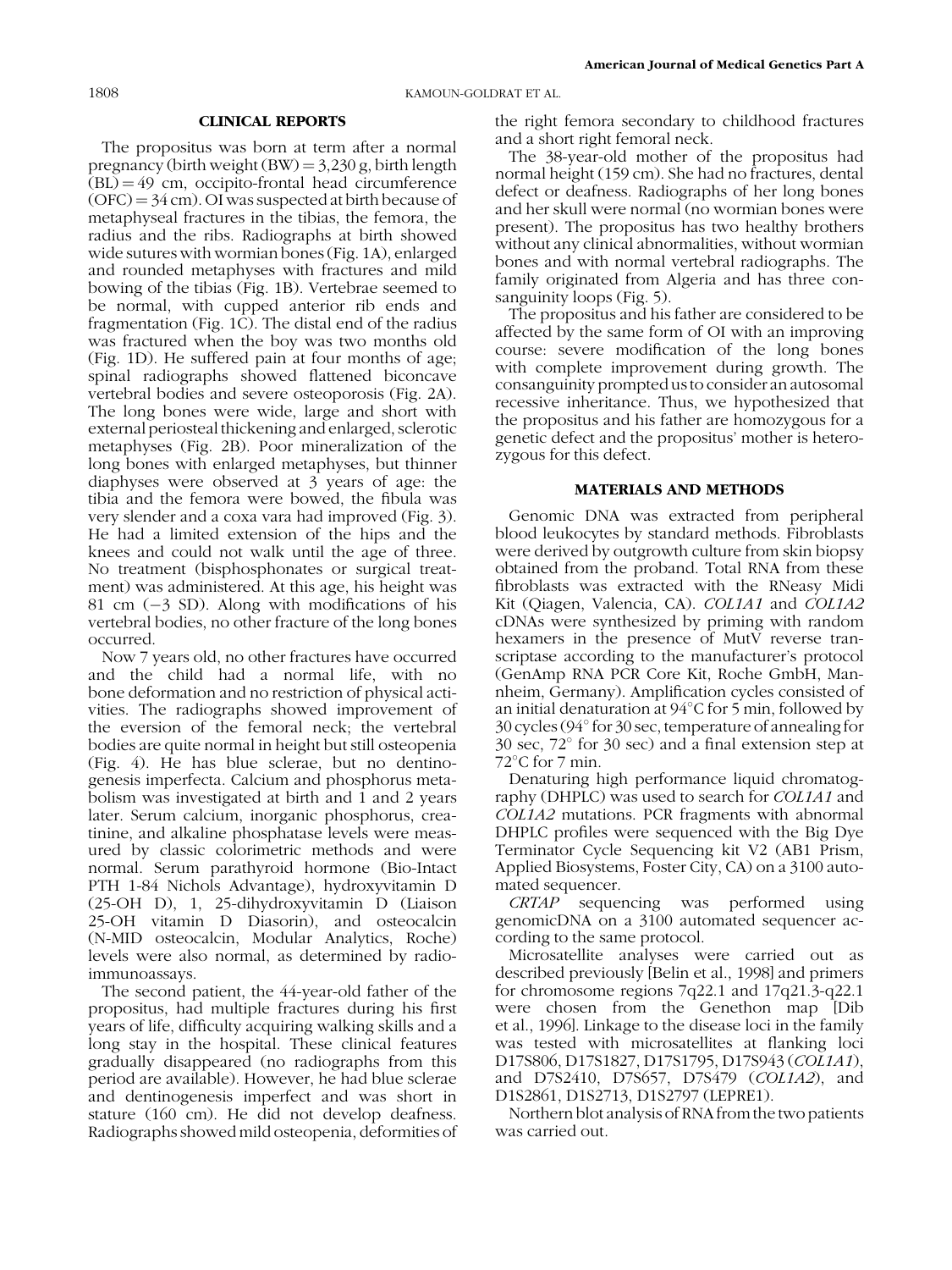# A NEW OSTEOGENESIS IMPERFECTA WITH IMPROVEMENT OVER TIME 1809

С А B D

Fig. 1. Radiograph examination of the propositus at birth and 2 months old. A: Skull radiograph showing wide sutures and wormian bones. B: Lower limb radiograph showing mild bowing of the tibias, enlarged and round metaphy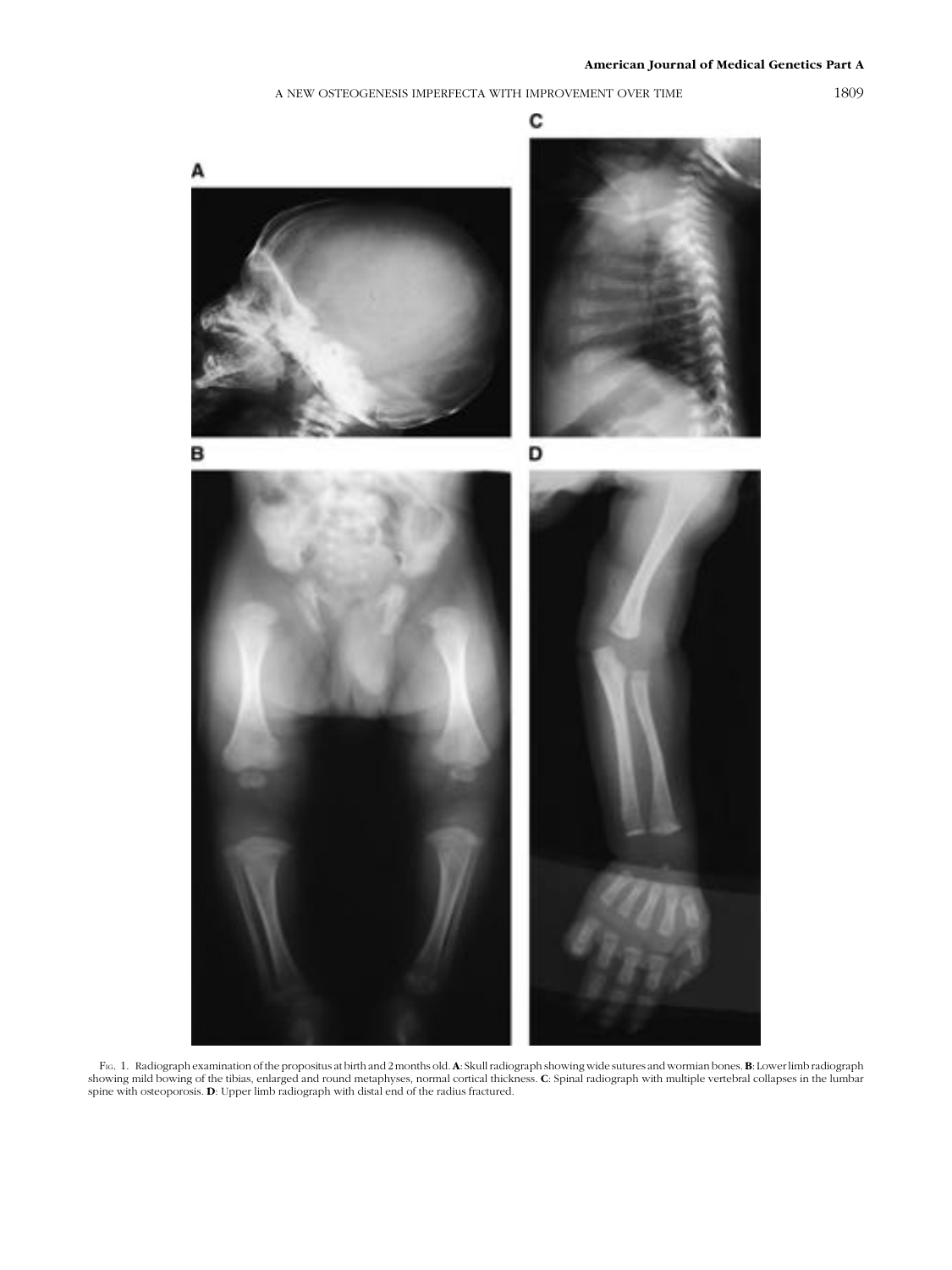# в

FIG. 2. Radiograph examination of the propositus at 4 months old. A: Spinal radiograph showing flattened biconcave vertebral bodies and severe osteoporosis. B: Lower limb radiograph showing the stubby long bones with external periosteal thickening, thin cortices, sclerotic metaphyses, and coxa vara.

A genome-wide screen in the two patients was conducted with 1,095 markers (average spacing  $=$  4 cM; average heterozygosity  $=$  0.75) from the deCODE protocol (deCODE, Reykjavic, Iceland) [Nievergelt et al., 2004; Aslam et al., 2005] to determine whether the two patients were homozygous for the same marker alleles. Twenty-seven additional markers were used in chromosome 11.

# **RESULTS**

Microsatellite analyses did not detect linkage of the disease gene to chromosome regions 7q22.1 and 17q21.3-q22.1. The affected child and one healthy brother inherited the same paternal and maternal chromosome in these regions (Fig. 6). DHPLC analysis and cDNA sequencing showed no evidence of sequence alterations in COL1A1 and COL1A2 cDNAs. There were no quantitative or qualitative alterations of COL1A1 or COL1A2 mRNAs identified by Northern blot analysis.

Sequencing showed no evidence of sequence alterations in CRTAP genomic DNA. The propositus and his father were heterozygous for markers surrounding *LEPRE1*.

Homozygosity mapping was suitable for localizing the gene underlying this disorder because there were two affected inbred patients. This mapping approach is based on the inheritance of two identical copies of the disease locus by the affected inbred subjects from a common ancestor, that is, homozygosity by descent [Lander and Botstein, 1987]. The genomewide screen showed homozygosity for 130 of 1,095 markers in the propositus and his father. We identified these homozygous markers on 21 autosomes. There were clusters of adjacent homozygous markers in chromosome 11, in one candidate region.

The region is between D11S4127 and D11S4094 (11q23.3–11q24.1). It includes 5.7 megabases (Mb) containing 48 genes and 30 pseudogenes. Seven consecutive markers in this region are homozygous in the propositus and his father. No two consecutive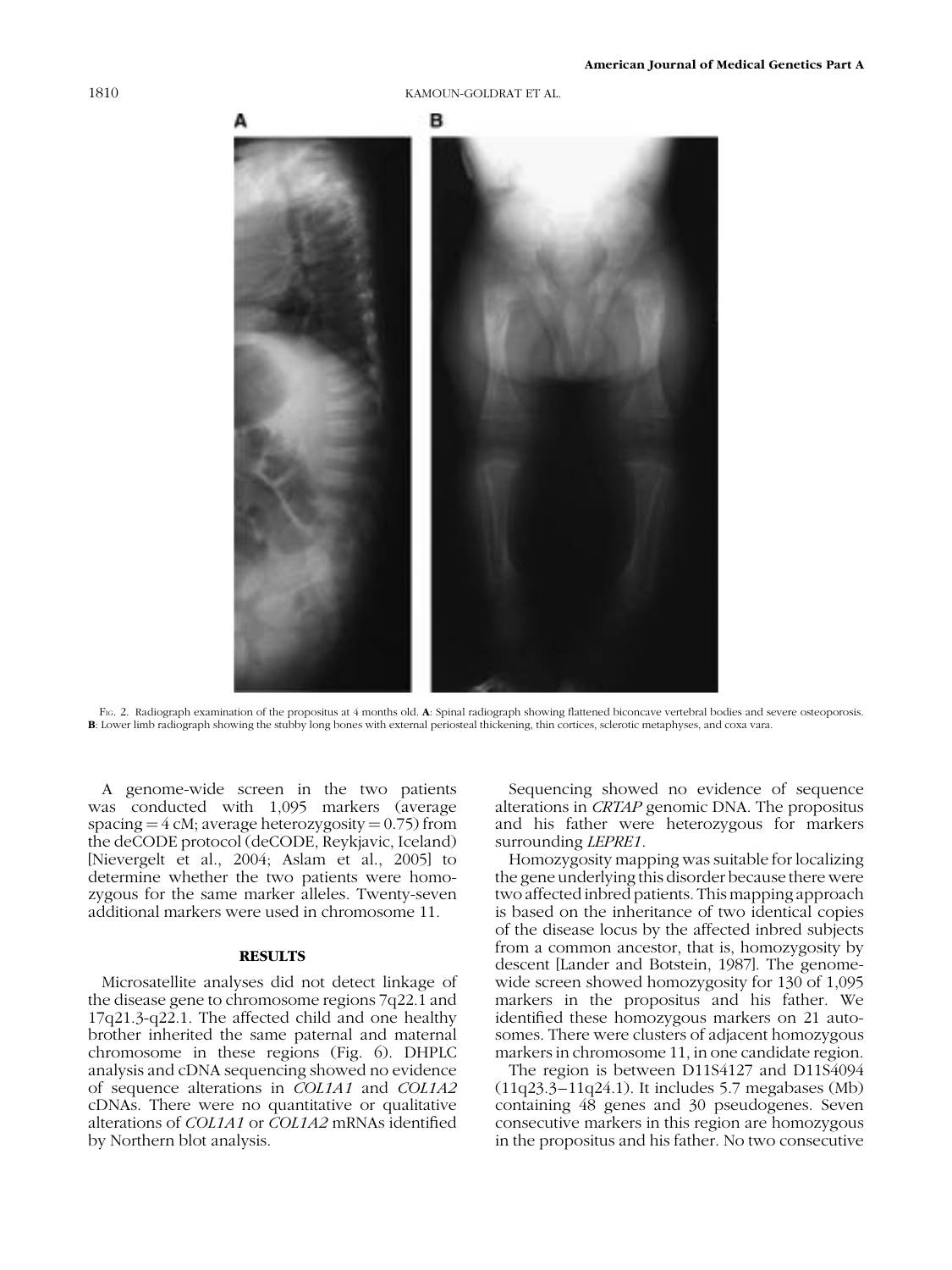# A NEW OSTEOGENESIS IMPERFECTA WITH IMPROVEMENT OVER TIME 1811



FIG. 3. Lower limb radiograph examination of the propositus at 3 years old showing enlarged metaphyses, but thinner diaphyses, bowed tibia and femora and an improved coxa vara.

markers were homozygous in other regions of the genomes of these two patients.

# DISCUSSION

Our two patients had fragile bones, wormian bones, dental abnormalities, and blue sclerae. They were short in stature and had delayed acquisition of walking skills. These characteristics are consistent with OI, but radiographs of the long bones were not typical. Indeed, stubby shaft with metaphyseal breakage and irregularities and severe early onset platyspondyly with codfish vertebral bodies are uncommon features of OI. A diagnosis of OI type IV was considered for the propositus at birth; however, the outcome of the disease with an improving course does not fit typical OI type IV.

Most individuals with OI are heterozygous for mutations in *COL1A1* and *COL1A2*. However, COL1A1 and COL1A2 failed to segregate with the disease in the patients reported here. There was no mutation in COL1A1 and COL1A2, as determined by DHPLC analysis and cDNA sequencing. Moreover, Northern blot analysis did not indicate quantitative or qualitative abnormalities in collagen I mRNAs. Thus, these patients do not have an autosomal dominant

COL1A1 or COL1A2 mutation, either homogenous or arising due to mosaicism.

Three new types of OI with normal collagen type I have been described in recent years. The first newly identified type is type V which was described in seven OI patients [Glorieux et al., 2000] who would typically be classified as having OI type IV, but which can be distinguished from other type IV patients. This type is characterized by moderateto-severe bone fragility. Inheritance seems to follow an autosomal dominant pattern, but there is no evidence of collagen type I abnormality. The interosseous membrane at the forearm becomes calcified early in life, severely limiting hand movement. These patients are predisposed to develop a hyperplastic callus after fractures and surgical procedures. Between four and five percent of OI patients have type V. The second newly identified type is type VI, also a moderate-to-severe form of OI [Glorieux et al., 2002]. This type was defined by specific histological findings: a higher than usual amount of osteoid and an abnormal lamellation pattern, suggesting abnormal mineralization of bone tissue. It is estimated that between four and eight percent of clinically diagnosed OI patients have type VI [Glorieux et al., 2002]. The mode of inheritance of OI type VI has not been established [Rauch and Glorieux, 2004]. The third newly identified type is type VII. This is a recessive disorder which has been reported only in a community of Native Americans in Northern Quebec [Ward et al., 2002]. Rhizomelia is a prominent clinical feature of this type and coxa vara can be present even in infancy. The 3p22-24.1 region of chromosome 3 has been implicated in this disease [Labuda et al., 2002] which is associated with a homozygous defect in CRTAP (cartilage-associated protein gene) [Morello et al., 2006]. A form of autosomal recessive OI was recently described and designed as OI type VIII [Cabral et al., 2007]. This form is characterized by white sclerae, severe growth deficiency, extreme skeletal undermineralization and bulbous metaphyses. This bone dysplasia is caused by mutation in the LEPRE1 gene. Prolyl 3 hydroxylase, the product of the *LEPRE1* gene forms a complex with cartilage associated protein and cyclophilin B and hydroxylates a single proline of the Col1a1 chain.

We describe here a new disease entity including wormian bones, blue sclerae, increased bone fragility early in childhood and an improving course in homozygous patients. However, this new OI can be distinguished from other forms by distinctive clinical and molecular characteristics. Such patients could be classified as having OI type IV by the Sillence system. This may reflect the fact that many patients are difficult to classify with certainty within the current system. Whether the phenotype we describe here should be considered a novel form of OI, as proposed in this report, or a new syndrome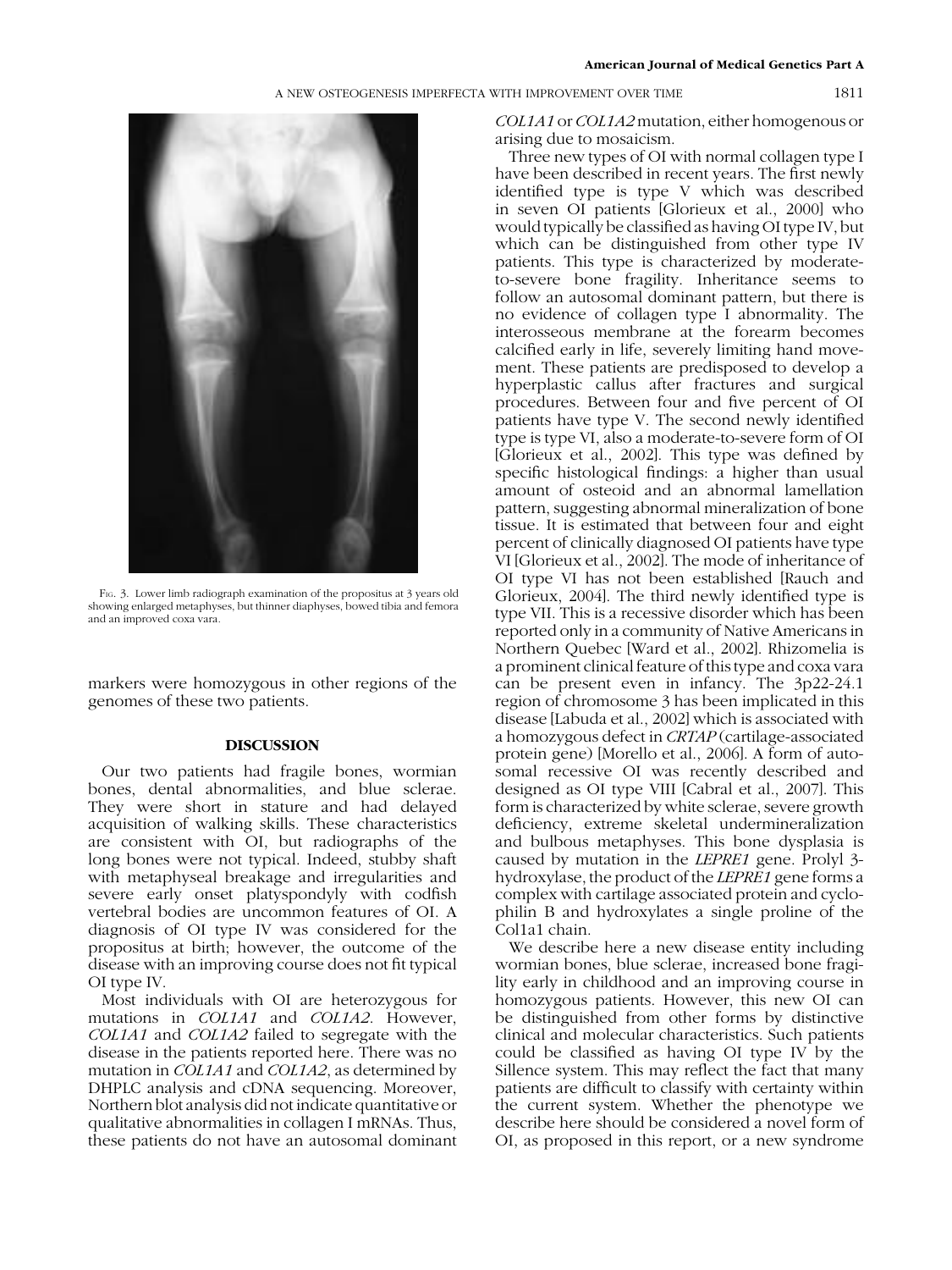

Fig. 4. Radiograph examination of the homozygous patient at 7 years old. **A**: Hips: see mild eversion of the femoral neck with striation. **B**: Knee with osteoporosis and mild flaring of the metaphyses. **C**: Lateral spine s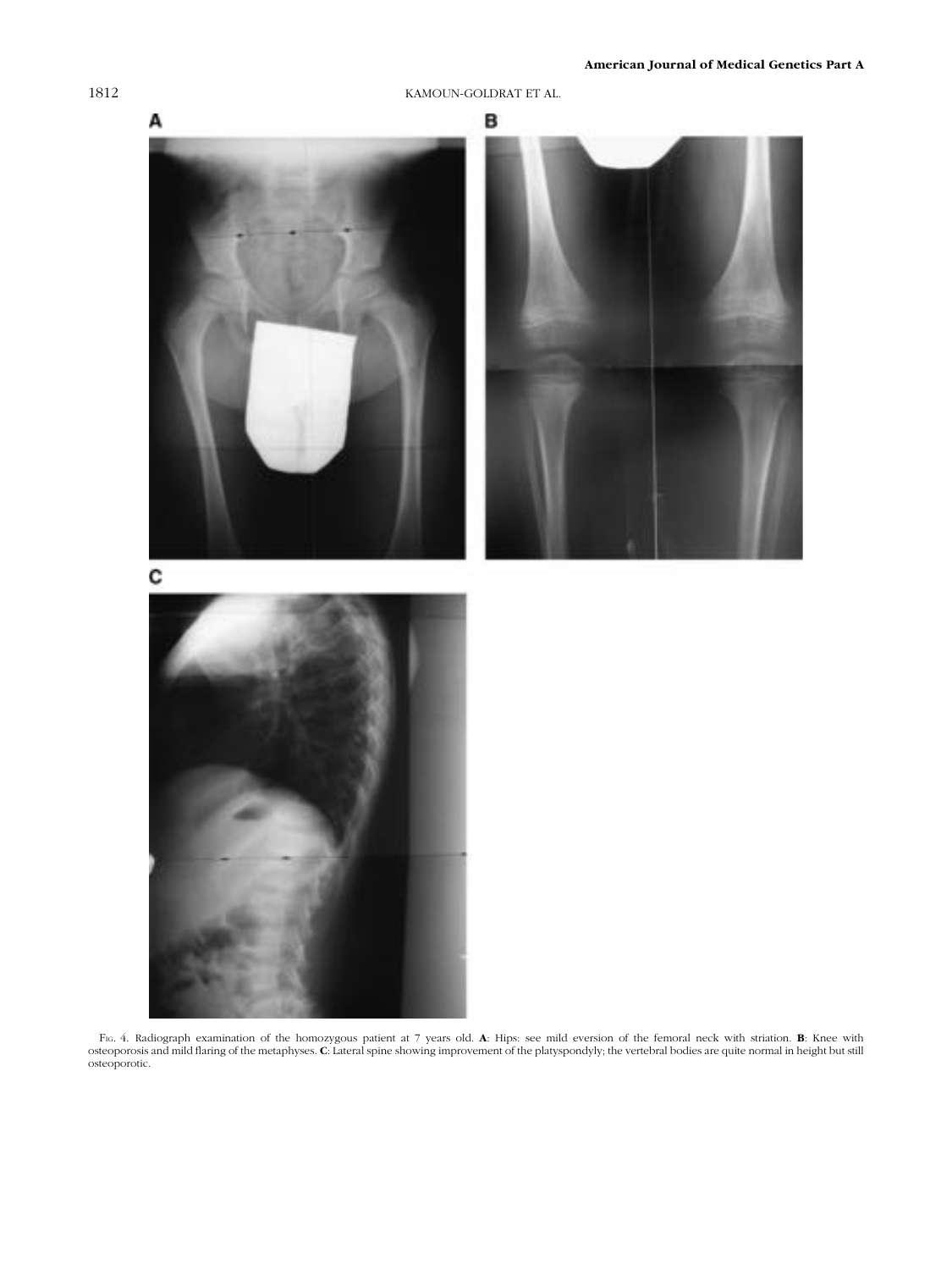1

п

Ш

ΙV

v

FIG. 5. Pedigree of the family. The black stars indicate possible heterozygosity of these family members, according to autosomal recessive inheritance.

that is similar to OI is subjective. We based the diagnosis of OI on clinical findings, whether or not mutational analysis showed a collagen defect. This is consistent with OI being a hereditary disorder (or group of disorders) with osteopenia and fragile bones. However, various authors present OI as a ''type I collagenopathy'' [Byers and Steiner, 1992]. The idea that OI should be equated with collagen type I mutations derives its support mainly from linkage analyses, which conclude that more than 90% of typical familial OI cases were linked to collagen type 1 genes [Sykes et al., 1990]. Recently, two other genes responsible for post-translational modification (prolyl 3-hydroxylation) of collagen I were found to be implicated in OI forms [Morello et al., 2006; Cabral et al., 2007]. Indeed, our patients do not have clinical signs associated with OI types V, VI, VII, and VIII. This new entity is also different from various primary skeletal disorders that can be confused with OI. Four of these skeletal disorders are autosomal recessive disorders [Beighton et al., 1985; Mc Pherson and Clemens, 1997; Roughley

et al., 2003]. In support of the clinical resemblance of these disorders and OI, Bruck syndrome has been called OI with congenital joint contractures and osteoporosis-pseudoglioma syndrome and has been called an ocular form of OI [Beighton et al., 1985; Mc Pherson and Clemens, 1997; Roughley et al., 2003]. These syndromes are associated with bone-specific telopeptide lysyl hydroxylase deficiency and LDL-receptor-related protein 5, respectively [Gong et al., 2001; Ha-Vinh et al., 2004]. Idiopathic autosomal recessive hyperphosphatasia, also known as juvenile Paget disease, is characterized by a high rate of bone turnover and by inactivating mutations of the osteoprotegerin gene [Middleton-Hardie et al., 2006]. It is usually easily distinguished from OI radiologically and on the basis of very high serum alkaline phosphatase activity. Hypophosphatasia (low serum alkaline phosphatase activity) has a wide range of clinical expressions, from stillbirth without mineralized bone through metaphyseal abnormalities in early life to pathological fractures that develop late in adulthood only. This disease is caused by mutations in the alkaline phosphatase liver-type gene [Spentchian et al., 2006]. Our patients do not have clinical, radiological or biological signs of these diseases. Moreover, the gene responsible for this novel form of OI is on long arm of chromosome 11.

We describe a consanguineous family with an improving course of bone fragility associated with blue sclerae, the most prominent features of OI. Genetic defects of COL1A1/COL1A2, CRTAP, and LEPRE1 are not involved. The underlying molecular mechanisms are still unknown. The causal mutation in this family is unknown and may be in an extracellular matrix component gene involved in bone morphogenesis or metabolism or in genes controlling type I collagen processes and maturation, as in Bruck syndrome and OI type VII or VIII. The gene implicated in this new OI form is located on the



FIG. 6. Pedigree and genotypes of COL1A1 and COL1A2 regions. A: Pedigree and genotypes of COL1A1 regions for the propositus, his two healthy brothers, and his mother and father; the propositus has similar alleles with healthy brother. B: Pedigree and genotypes of COL1A2 regions for the propositus, his two healthy brothers, and his mother and father; the propositus has similar alleles with healthy brother.